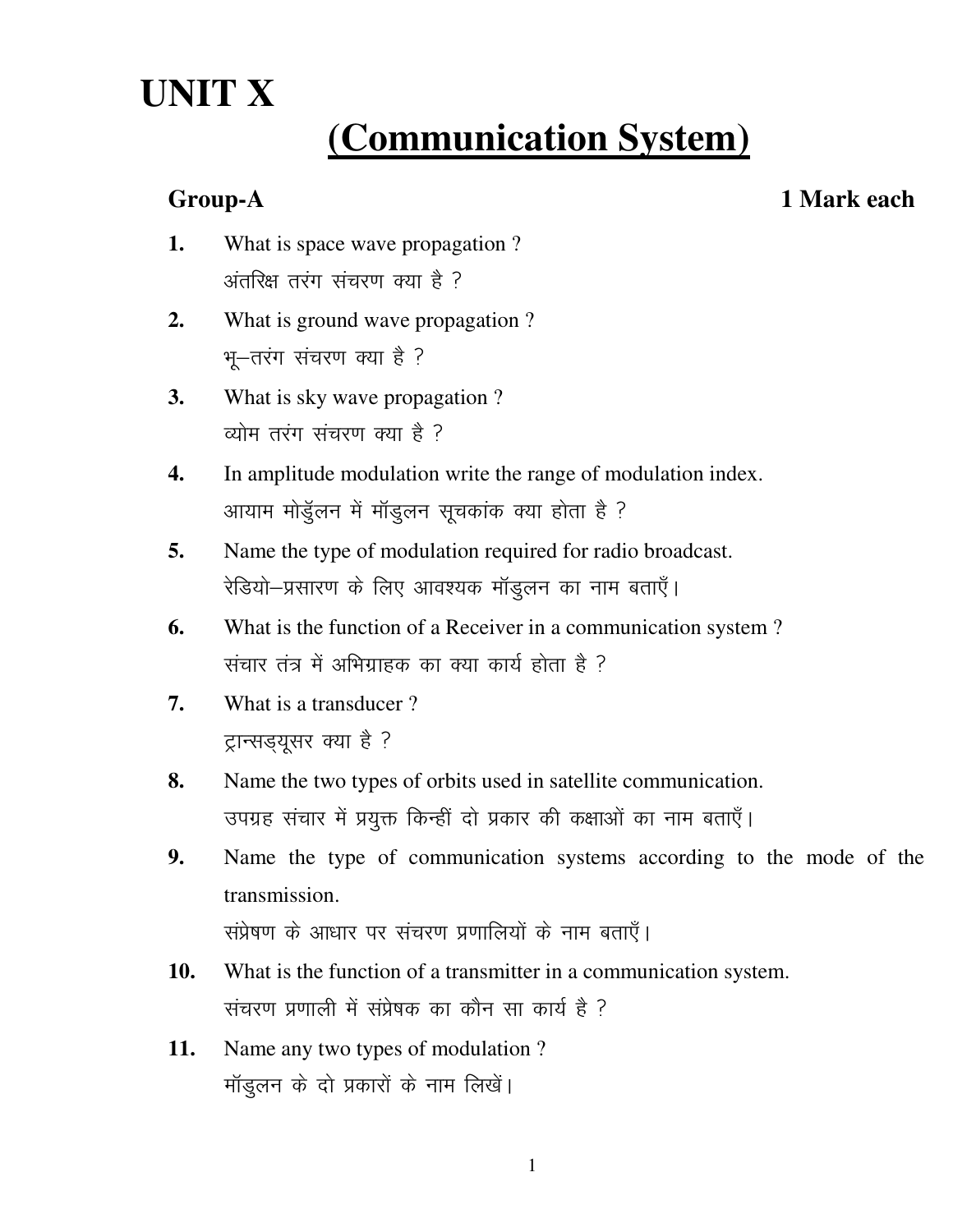- $12.$ Define the term modulation? मॉडूलन पद की परिभाषा दें।
- Write any two modes of wave propagation. 13. तरंग संचरण के कोई दो प्रकार बताएँ।
- 14. What is the function of a Repeater in a communication system. संचरण तंत्र में रिपीटर की क्या भूमिका है ?
- Write two limitation of amplitude modulation.  $15.$ आयाम मॉडूलन की दो कमियाँ बताएँ।
- Which device is used for transmitting TV Signals over long distances? 16. TV संकेतों के लम्बी दूरी तक प्रसारण में किस युक्ति का प्रयोग किया जाता है ?
- Write the length of dipole antenna for a carrier wave of frequency 6 X  $10^8$  Hz. 17.  $6 X 10^8$  Hz आवृत्ति वाले वाहक तरंग के लिए द्विध्रव एण्टीना की लम्बाई बताएँ।
- Name the type of Modulation required for television broadcast. 18. TV प्रसारण के लिए किस प्रकार के मॉडूलन की आवश्यकता है ?
- $19<sub>1</sub>$ Write the full form of Modem. मोडेम का पूर्ण रूप लिखें।

### **Group-B**

#### 2 Marks each

- Distinguish between Analog and Digital Signals? 1. अनुरूप संकेत तथा अंकीय संकेत में अन्तर स्पष्ट करें।
- What is ionosphere? What is its use in radio broadcast.  $2.$ आयन मण्डल क्या है ? रेडियो प्रसारण में इसका उपयोग बताएँ।
- $3.$ Distinguish between point to point and broadcast communication modes. Give one example of each.

अन्तर बिन्दु संचार तथा प्रसारण संचार में अन्तर बताएँ। प्रत्येक का एक उदाहरण दें।

Give two advantages of digital communication.  $\overline{4}$ . अंकीय संचार के दो लाभ बताएँ।